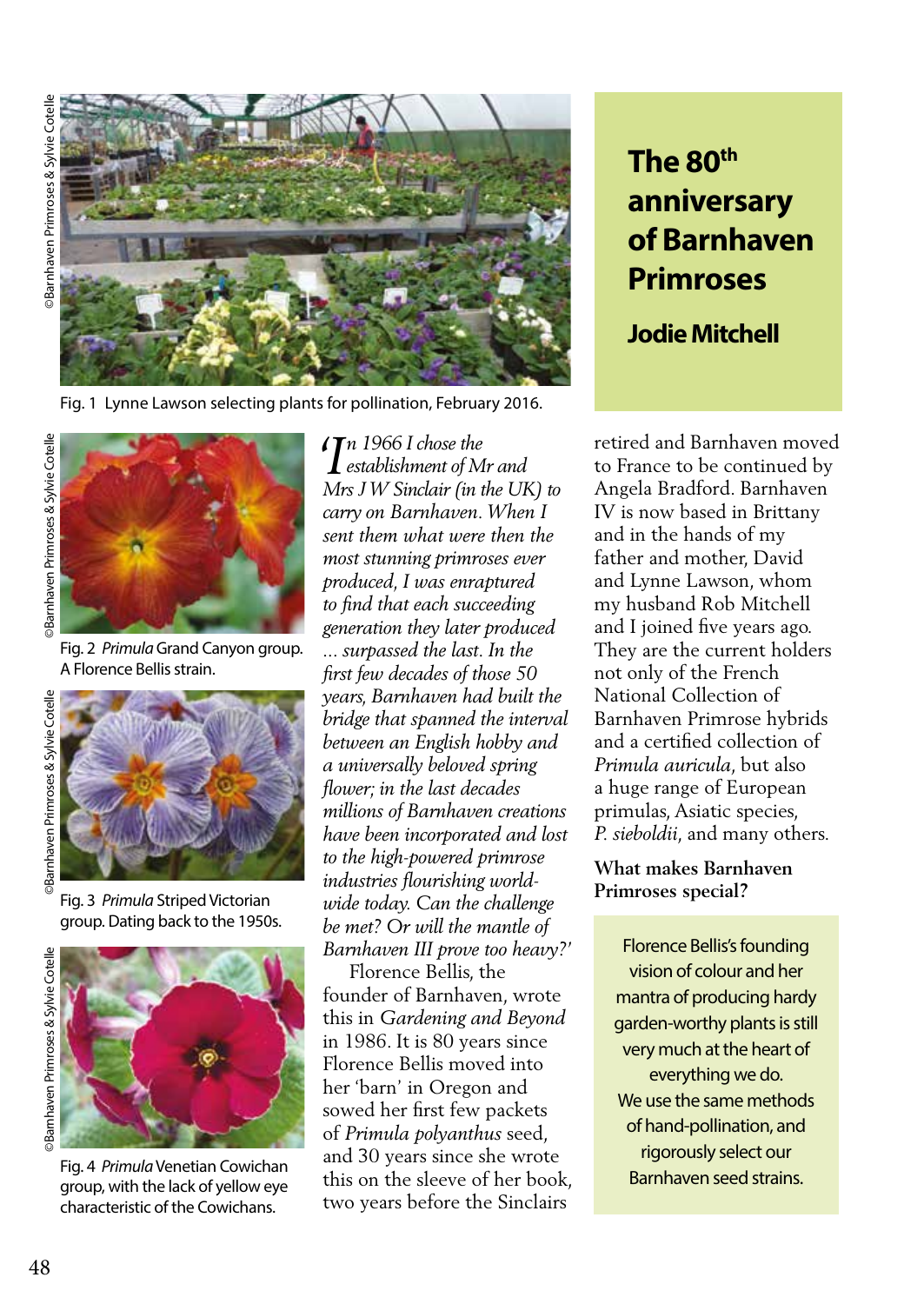Many people who see how painstaking and time consuming this is struggle to understand why we believe it is really necessary, especially at a time when many plants are so easily mass-produced by in-vitro propagation. When people ask what on earth we are doing, I conjure up in my mind the picture of Florence sitting on her gas heater in the dark with a torch strapped to her head, and say, with a resounding 'Yes', that like our predecessors we are a bit crazy but we sincerely believe that this is the only way to do it, to maintain the genetic diversity that is present in the old strains and to safeguard the range of colours and forms.

 Of course, in February, with freezing fingers and toes and dropping with exhaustion, we sometimes wonder whether it is all worth it. But then in spring we see our customers searching through the plants on offer for the exact colour they had in mind; we hear people stop at our stand at the plant fairs gasping 'I never knew there were so many different primroses'; we get emails from the other side of the world extolling the virtues of our double primroses; and we see some of the new buds unfurling; and well, we feel somehow it is all worth it.

 Hardiness is still an essential feature of our plants and we cultivate them either in shade tunnels or in traditional tunnels with their sides open to the elements to ensure that they are exposed to as much of the

cold weather as possible for easy transition to the garden. All our seed is harvested and cleaned by hand, and stored in optimal conditions to guarantee that only best quality seed is offered.

### **Safeguarding our legacy**

 As with any important anniversary, this past year has been a time for us to take stock and to reflect on our aims for the collection. At the core of our work is the conviction that what we are doing is safeguarding the genetic legacy of the existing strains. Most of the original Barnhaven strains, created by Florence Bellis, the Sinclairs and Angela Bradford, are still going, and no external genetic material has been added. Florence Bellis introduced many of our polyanthus strains such as 'Grand Canyon' (fig. 2), 'Indian Reds', and 'Harvest Yellows'. Most of the Victorian polyanthus strains, the Cowichans and the Juliana strains also date back to the 1940s–1950s. The Sinclairs in the UK also introduced many beautiful seed strains, including 'Midnight' and 'Daybreak' (fig. 5) which are some of my favourites. And I think we are justified in saying that if we didn't undertake the painstaking work of meticulously selecting the best mother plants and pollinating them with numb fingers and the help of lots of cups of tea, no one else would do it and the exquisite plants resulting from all those years of work would simply disappear.

 For the same reason, we are adding to our collection many old cultivars which are in



©Barnhaven Primroses & Sylvie Cotelle Barnhaven Primroses & Sylvie Cotelle

Fig. 5 *Primula* Daybreak group, a Sinclair introduction.



**Bamhaven Primroses & Sylvie Cotelle** ©Barnhaven Primroses & Sylvie Cotelle

Fig. 6 *Primula '*Lady Greer' – an old Irish Juliana cultivar.



Fig. 7 Double primrose 'Val Horncastle'.



Fig. 8 *Primula veris* hose-in-hose form Lady Agatha group.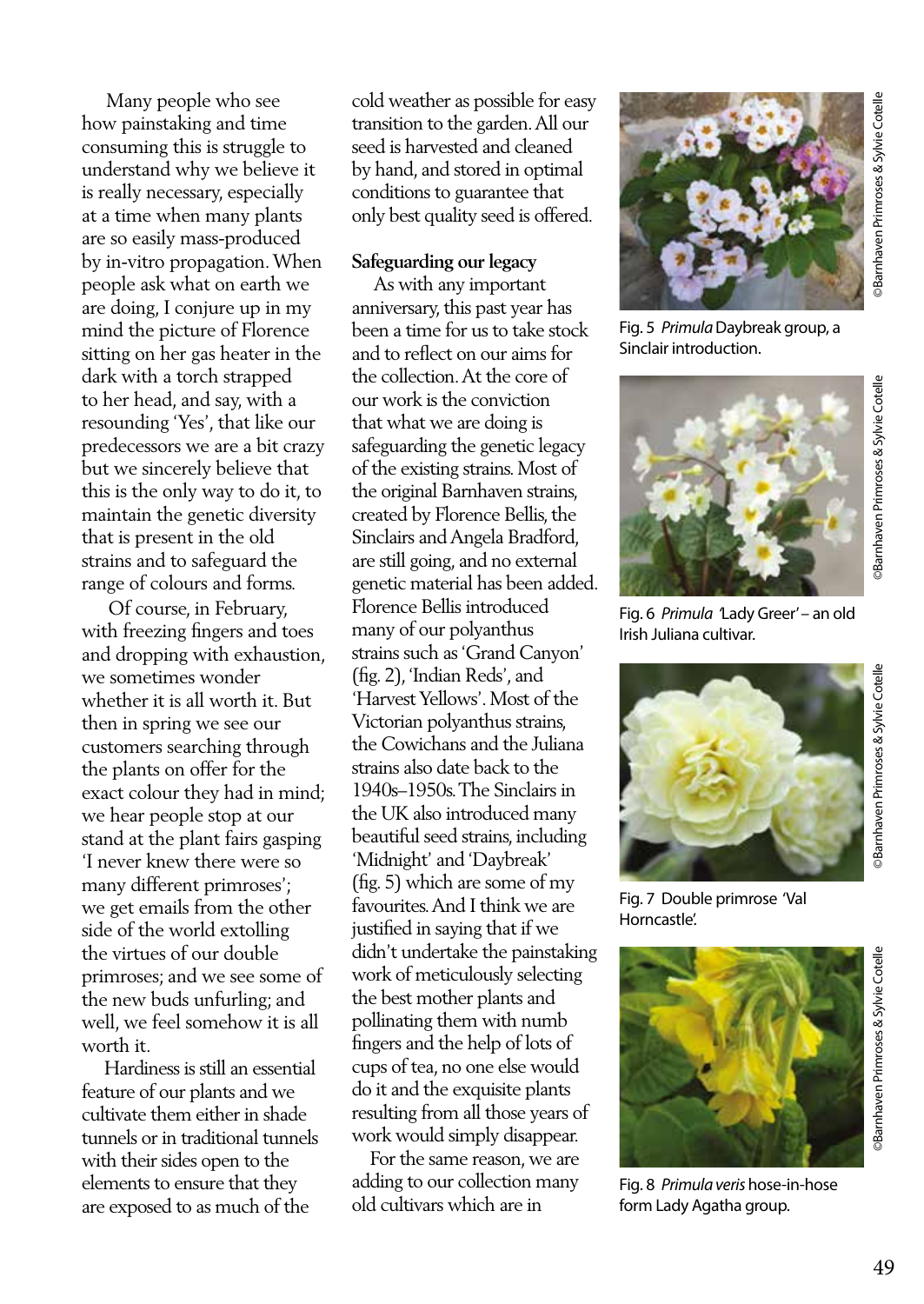

Fig. 9 *Primula veris* hose-in-hose form Lord Alfred group.





Fig. 10 New Pixie Primroses Group.



Fig. 11 'Strawberries and Cream', a new cultivar of a small-stalked Juliana.



Fig. 12 *P. sieboldii '*Apple Blossom' group, a reintroduction of an old strain.

danger of disappearing, such as 'Lady Greer' (fig. 6) and 'David Valentine', and many of the old forms of double primroses including 'Val Horncastle' (fig. 7) and 'Quaker's Bonnet'. Our auricula collection is also growing, and keeping a record of the history and origins of these fascinating plants is an important part of our work. It's not a case of compiling a living museum, but rather maintaining the plants in cultivation so that as many people as possible can continue to enjoy them in their own gardens.

 At the heart of our hybridising programme is wanting to bring back to life some of the very old forms and strains which have been lost. We recently introduced two seed strains of hose-in-hose cowslips, yellow 'Lady Agatha' (fig. 8) and red and orange 'Lord Alfred' (fig. 9). These names are based on those given to these forms in the 19th century. Lynne has been working on some of the smaller-stalked Juliana primroses which Florence Bellis called her Pixie primroses (fig. 10). These miniature polyanthuses used to be an important part of Barnhaven's production, and we will be introducing one of these new strains this autumn (fig. 11).

 A very significant part of the Sinclairs' contribution to the collection were the strains of *P. sieboldii*. We had all the beautiful descendants of the plants that Jared Sinclair had worked on so passionately, but we were selling them in just four mixtures, mainly because of lack of time at the seed-packaging stage when we were still pollinating

14 different forms and separate colours. In some of the 1970s catalogues Jared Sinclair had over 30 different strains for sale. In his breeding he insisted on producing vigorous gardenworthy plants that had thicker stems and more substantial petals than many of the Japanese cultivars at that time. These characteristics remain the centre of our breeding programme, and we're gradually reintroducing some of the old strains such as 'Apple Blossom' (fig. 12).

### **Our plans for the future – new introductions**

 But … and it is big but, we are not just looking backwards. Creating new strains and cultivars is a huge part of our work and obviously one of the most exciting. It generally takes 5–6 years to fix, or stabilise, a new variety, and quite often it can end up on the compost heap when we decide we don't like it after all, or it is too similar to another.

 Lynne's passion for double primroses is a big part of our production and her doubles are slowly taking over more space on the benches. As we have struggled to keep up with the demand, some of our doubles are now being micropropagated, but it's an awfully long time before they appear in the market. We generally observe the plants of each cultivar for a year or two to assess them before sending them away to the lab for initiation, which is not always successful the first time. We then receive sample plants which we have to check for form and colour; and finally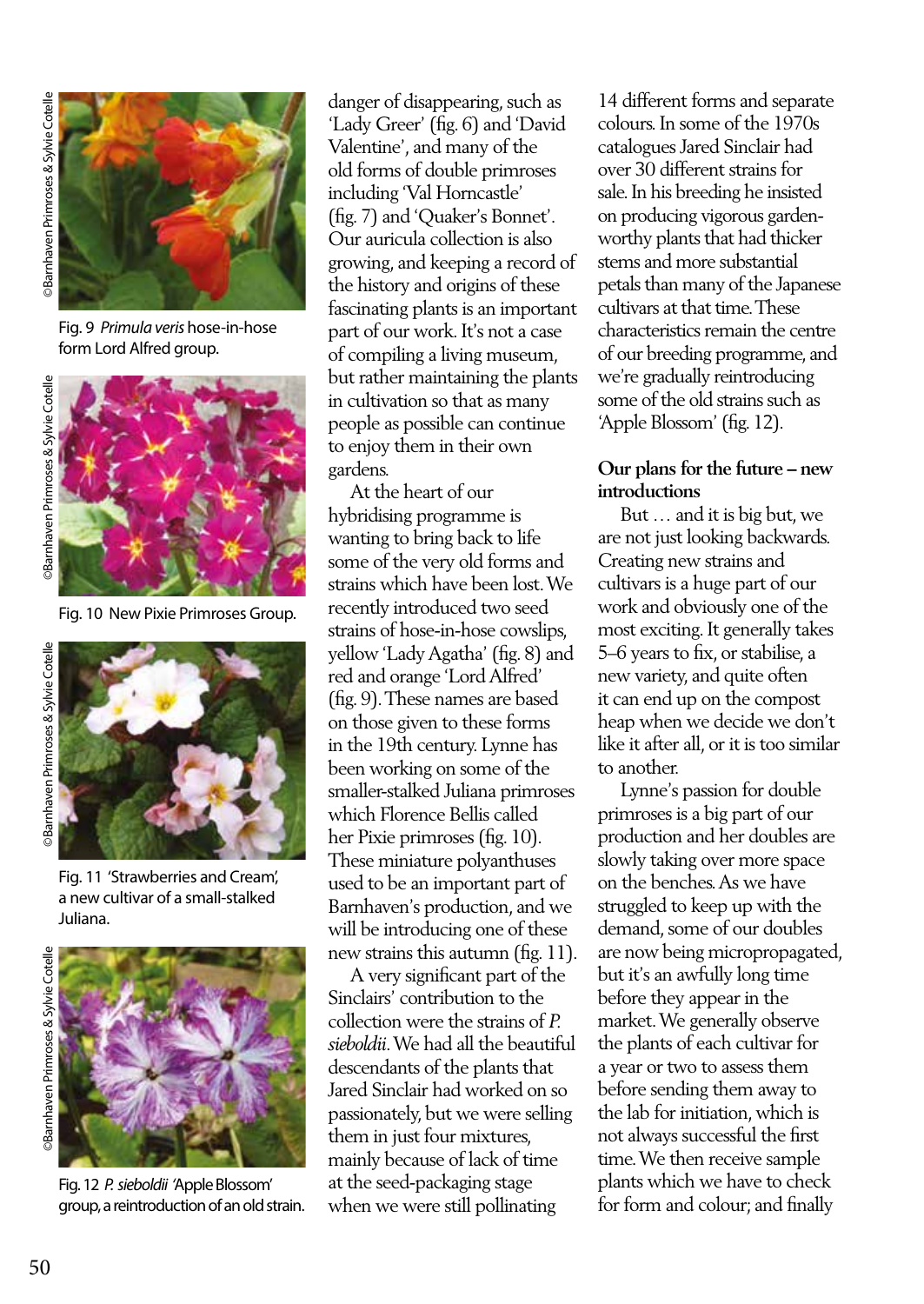we receive the plants ready for selling. Sometimes there are problems in the lab and all the plants are lost – it's by no means a simple matter.

 We also divide a certain number by hand, so that we can offer a larger selection, and in 2015 we started selling unnamed double primroses by colour. We are introducing several new ones this autumn, notably 'Snowgoose' (fig. 13), a new white double with strong stems and fresh bright green foliage, and 'Purple Storm' (fig. 14), with ravishingly velvety shades of purple and darker tints to the back of the petals.

#### **Auriculas**

 When David and Lynne took over in 2000, Barnhaven was just selling border auricula plants and seeds. Shortly afterwards David made the mistake (or not) of buying his first few show auriculas, which quickly grew into a collection filling a whole tunnel. We now have over 300 cultivars and the collection is rapidly growing with new introductions regularly added, for example 'Trafalgar Square' (fig. 15) and 'Pink Floyd' have been added to this year's catalogue. After 26 years of Barnhaven's presence in France, auriculas are finally finding a place in a few French hearts and at shows it's lovely to see how they appeal to all age groups, from the very young to the very old. Although auriculas have their origins in the French Alps and they were once very popular, for example there was an auricula theatre at Versailles, they had been completely forgotten and are entirely unknown to

most of the French public. We have added to our range some hand-pollinated seed from show auriculas which is proving very sought after, and although breeding show auriculas is not a priority for us, we always sow a few packets and occasionally name something really exceptional, such as the very popular Fancy auricula 'Theodora' which won a plant merit in the Courson Show in 2013.

 We have a steady interest in Asiatic primulas and are gradually trying to increase the range of species we grow. We are always sowing different things to see what grows well - with over 430 species of *Primula* to chose from there are still plenty more. Although they are not the mainstay of our collection, we always have a few of the rarer, often more difficult to grow, species such as *P. apoclita* and *P. concholoba* (fig. 16) in waiting for the real keenies.

 Double forms of *P. sieboldii* are some of the most exciting plants we have recently introduced from Japan. *P. sieboldii* 'Flamenco' (fig. 17) won a prize at the prestigious Belgium Beervelde Show this spring, and we have a few more cultivars ready in the wings to be introduced this autumn including 'Shibori Gasane' (fig. 18). The Japanese double cultivars seem to be quite vigorous plants that develop well, though we have found that not all the flowers on one plant are always consistently double. We have, of course, been experimenting ourselves, and hope to be able to introduce some of our own doubles in the near future.



Fig. 13 Double primrose 'Snowgoose'.



Fig. 14 Double primrose 'Purple Storm'.



Fig. 15 *Primula auricula* 'Trafalgar Square'. A Fancy auricula.



Fig. 16 *P. concholoba*. Species from the Himalayas. It needs a moist but well-drained soil.